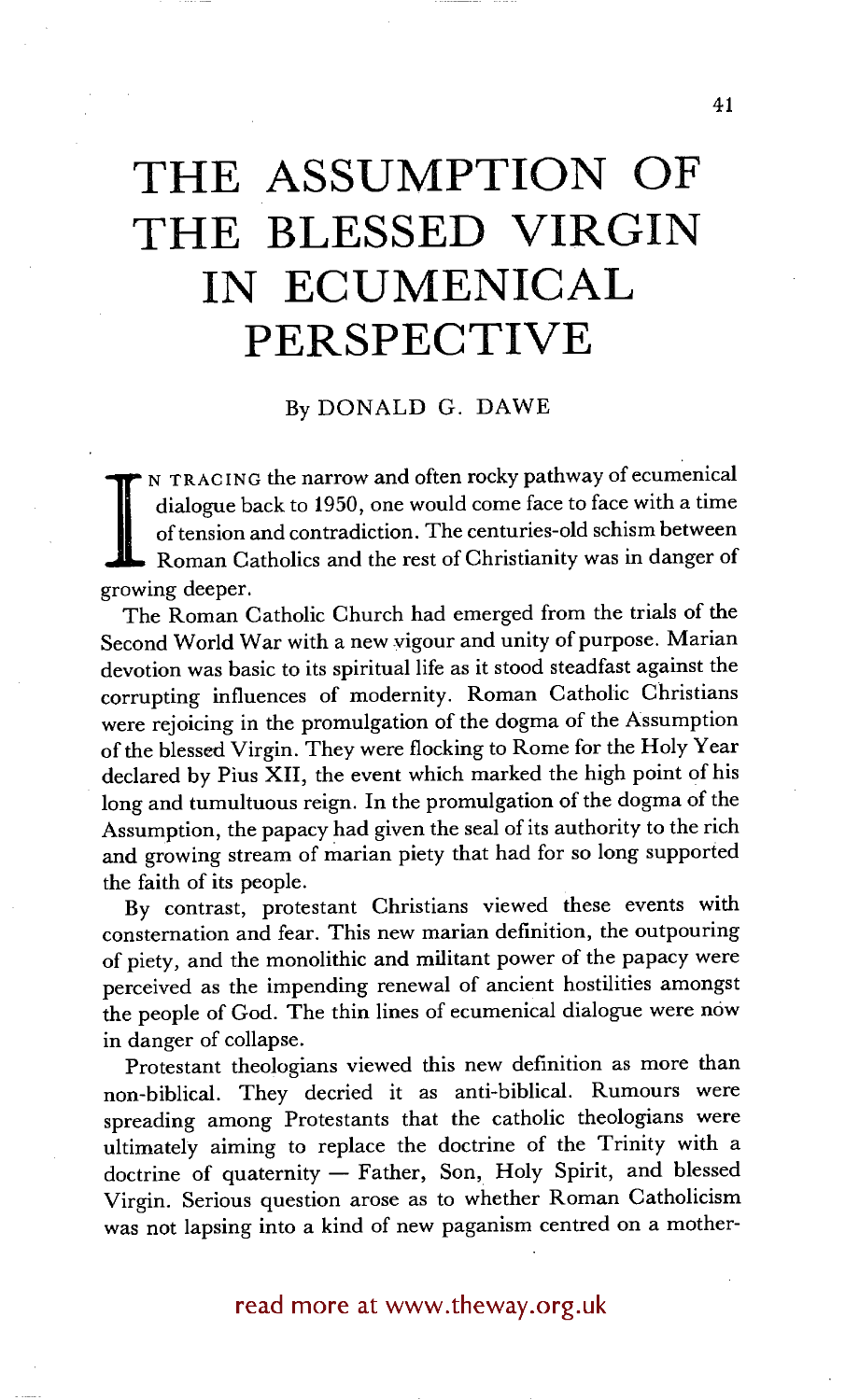goddess. Such musings were not the preserve of a lunatic fringe but issued from the leading and most responsible protestant theologians. Karl Barth, Reinhold Niebuhr, Emil Brunner, George Barrois, among others, decried the arrogance of papal power in proclaiming new dogmas. They saw in the new dogmas a rejection of the sole mediatorship of Christ.<sup>1</sup>

In the years just before Pius XII pronounced the definition of the dogma of the Assumption, ecumenically oriented theologians Anton Fischer, Karl Rahner, Friedrich Heiler, Berthold Altaner, Karl Adam, Edmund Schlink, Walter Kuenneth, and others who chose to remain anonymous expressed fears that such a definition would permanently end dialogue between Roman Catholics and Protestants.<sup>2</sup> However, such voices of dissent held little importance for Roman Catholics who overwhelmingly accepted the definition. Ninety-six per cent of the petitions to the Holy Office on this question supported an immediate definition of the Assumption. But for Protestants, the anxieties on this point were deep and widely felt. Kuenneth was not untypical in his alarm. Such a definition, he said, would force a sharp alternative upon believers to choose Christ or Mary as the centre of the life of faith. The dogma of the Assumption seemed to open the way to further definitions of Mary as comediatrix of grace and perhaps even some form of her divinization. She had been spoken of as 'co-redemptrix' in encyclicals of Leo XIII, Pius X, Benedict XV, and Pius XI. Walter yon Loewenich saw the beginnings of a process that would end with the triumph of 'the evident paganism in popular marian piety'.<sup>3</sup>

Now over thirty years later, it is good to note that these dire prophecies did not come to fulfilment. Today there is not only a general ecumenical dialogue but, more particularly, ecumenical dialogue about Mary. The present day ecumenical work on marian questions has grown out of Vatican II and the redirection and clarification it gave to marian doctrine and piety in its schema on the church, *Lumen Gentium.* For example, the Ecumenical Society of the Blessed Virgin Mary in Britain and the United States has been a means of carrying out this new dialogue on Mary. The Society has discovered not only new historical and theological knowledge but also a deeper sharing in the mystery of salvation and Mary's place in  $it.<sup>4</sup>$ 

While extensive public discourse on Mary is of recent origin, there is already a significant history of ecumenical mariological reflection. Since the beginning of this century, Friedrich Heiler, Karl Bernard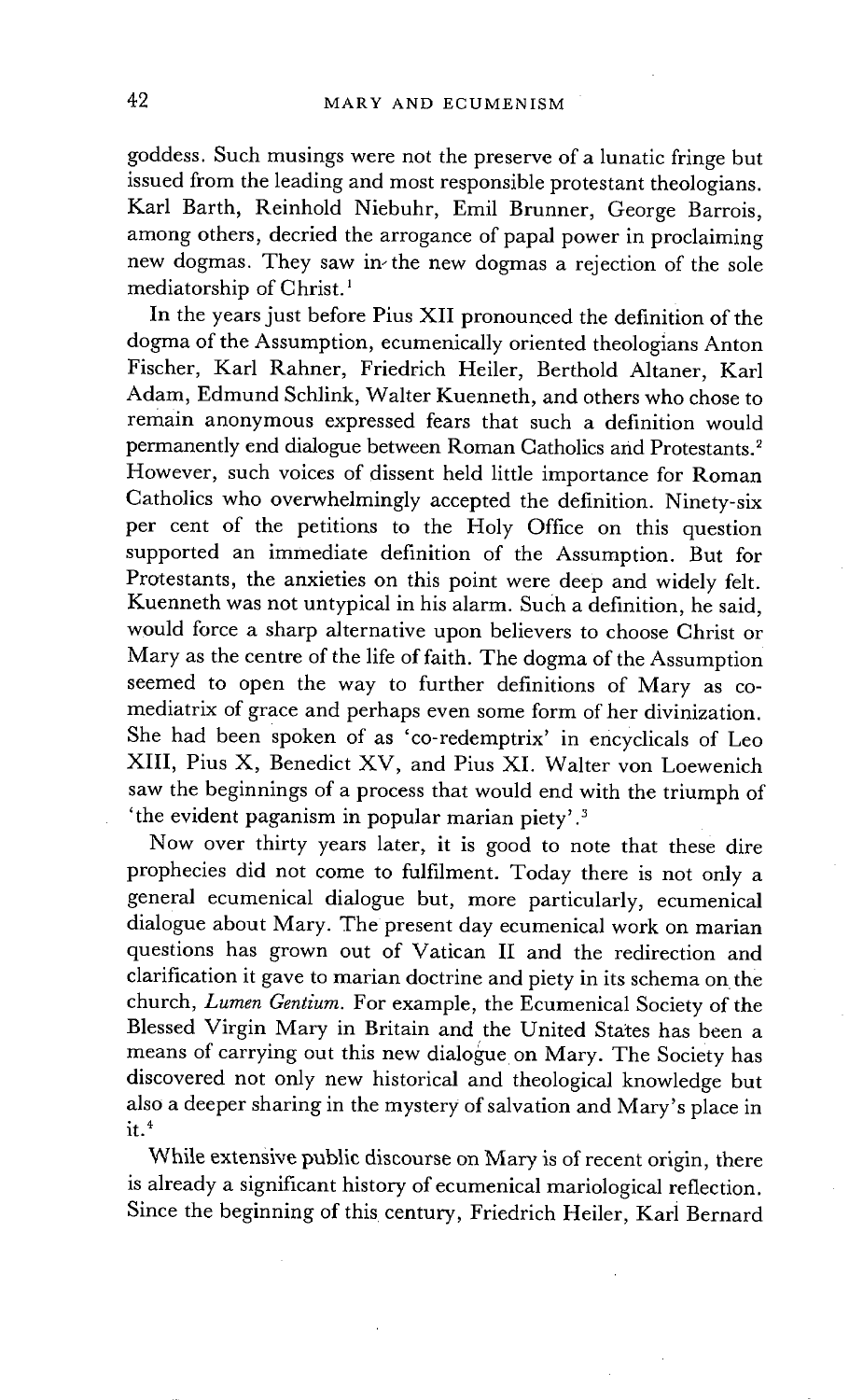Ritter, Max Thurian, Evelyn Underhill, Charles A. Briggs, Eric Mascall, Stephen Benko, John de Satgé, J. A. Ross Mackenzie, Thomas Boslooper, and the *Una Sancta* movement have explored the scope of ecumenical affirmations about Mary.<sup>5</sup> It is becoming quite possible to identify affirmations about Mary on which there is a high measure of ecumenical agreement.

The dogma of the Assumption of the blessed Virgin is an affirmation on which no ecumenical discourse has been attempted. What, then, are the grounds, and what are the limits through which a theologian in the reformed tradition may undertake the explication of a new perspective on the dogma of the Assumption of the blessed Virgin?

## *The possibility and limits of discourse*

The possibility of discourse about the Assumption of Mary lies within the development of Protestantism itself. While protestant theology is rooted" in the reformers, Protestants are not limited simply to replicating the theology of the sixteenth century. Whenever I participate in ecumenical work, I appear as the heir of John Calvin, John Knox, the Synod Of Dort, and the Westminster Assembly, with perhaps some footnotes to Karl Barth. There is an advantage in this because it allows roman catholic, anglican, and orthodox participants to identify my position clearly and simply. Yet my own constructive work is based not only on the classical figures of the sixteenth and seventeenth centuries but also on Friedrich Schleiermacher, Albrecht Ritschl, Ernst Troeltsch, and modern critical biblical scholarship. The reformed tradition has taken leadership in ecumenical affairs and has been shaped by anglican and roman catholic theologians as well as by philosophers and historians of religion. In fact, recent contributions from the history and phenomenology of religion have made this analysis of the Assumption possible.

The limits to discourse on the dogma of the Assumption spring from the reformed understanding of the sole mediatorship of Christ. All teachings on the place of Mary in the plan of salvation must be tested against 1 Tim 2,5. 'For there is one God, and there is one mediator between God and men, the man Christ Jesus.' Any marian definition that establishes her as a separate and additional source of grace from her son is to be rejected. For contemporary reformed theology, as for its sixteenth-century founders, nothing must compromise the sole sufficiency of Christ in salvation. Of equal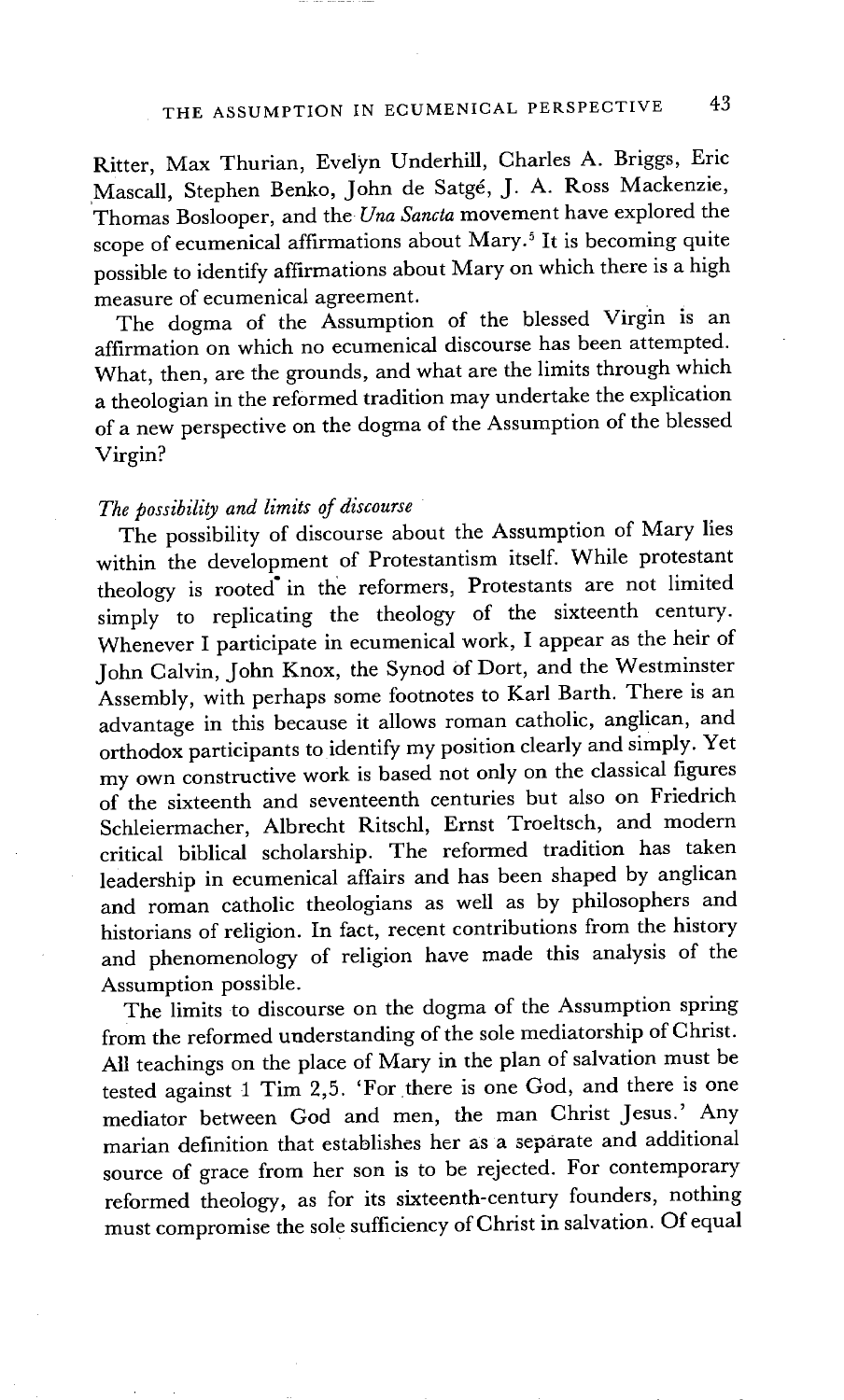importance with *sola Scriptura, sola fide,* and *sola gratia* is the affirmation of *sola Christi.* 

The limits to discourse on the Assumption of Mary are also set by how the dogma of the Assumption relates to what is taught by scripture. This is a complex matter which needs detailed attention.

## *The Assumption and the Bible*

Both roman catholic and protestant theologians recognize that the dogma of the Assumption of the blessed Virgin is not found in scripture. The most promising approach to this question is suggested by Michael Schmaus. 'The holy scripture indeed offers no explicit witness. It is nevertheless the foundation for the definition by the Church. '6 A similar position was taken by the historian George Soell. The dogma of the Assumption developed out of the piety of the people of God and has been given theological expression by the reflection of the Church.<sup>7</sup> Yet it is possible to investigate the biblical materials that provide the foundation on which the Church built.

Four biblical texts have figured prominently in the theological work on the Assumption. They are the *proto-evangelium* of Gen 3,15, the angelic greeting of Lk 1,28, and the words from the *Magnificat,*  Lk 1,42 and 1,48.<sup>8</sup> The *proto-evangelium* has its setting in the cursing of the serpent by God at the expulsion from Eden. 'I will put enmity between you and the woman, and between your seed and her seed: he shall bruise (or crush) your head, and you shall bruise his heel.' In Luke are the words of the Annunciation of Gabriel to Mary: 'And he came to her and said, "Hail, O favoured one, the Lord is with you!" ' (1,28); the words of Elizabeth: 'Blessed are you among women, and blessed is the fruit of your womb!' (1,42b); and from the *Magnificat,* the words of Mary: 'For behold henceforth all generations will call me blessed' (1,48b).

The relating of these texts to the Assumption of Mary is based upon theological rather than historical-critical exegesis. As Raymond Brown has shown, a purely historical-critical exegesis cannot support the marian teachings of the Church.<sup>9</sup> Marian theologians have approached these texts through a theological exegesis that appeals to the *sensus plenior,* the fuller meaning of the text as part of holy scripture. Catholic interpretation has found the fuller meaning of these texts by relating them to the unfolding life of the Church. The aim of such interpretations has been to show how these texts have been expounded in the piety and faith of the people of God.

The theological exegesis of Gen 3,15 makes a messianic interpre-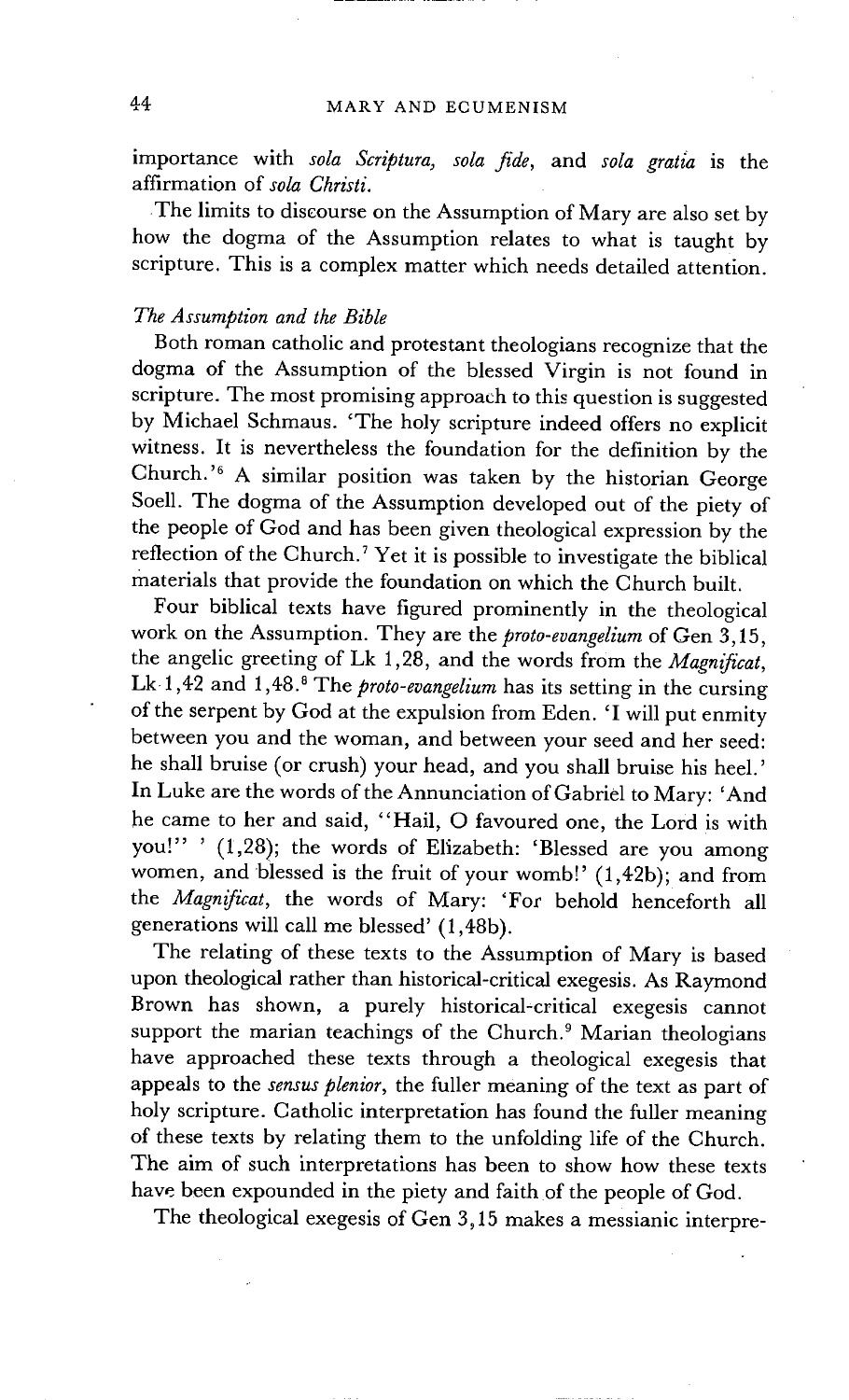tation of the text, following the lead of jewish interpreters in the *Targums,* medieval christian theologies, and John Calvin. The text foretells the enmity between the devil and the human race, the heirs of Eve. But it points to a very particular heir who will strike back at the forces of evil, the Messiah Jesus. However, the identification of this text with Mary presupposes still another interpretive move. This is based upon the typological relationship between Eve and Mary, the second Eve. It is the Son of the new Eve, Mary's Son who will strike the decisive blow against the power of evil. This relationship between Eve and Mary was established in the patristic literature and has become a normative part of catholic theological exegesis.<sup>10</sup>

The matter of identification in the Luke texts is less complex. Mary is the 'blessed' or 'favoured one' with whom the Lord dwells (1,28b). Mary is 'blessed' as is her child (Greek: *eulogeo),* according to the words of Elizabeth (1,42b). The *Magnificat* foretells the time when 'all generations' will call her 'blessed' (Greek: *makaria*  [1,48b]). The greek word translated 'blessed' here is more than a polite honorific term. The 'blessed' are those who stand in a special relationship to God. In the early patristic literature, it was used as a characterization of the martyrs. The highest expression of this 'blessedness' was in the possibility of their ascension into heaven to dwell in the immediate presence of God.<sup>11</sup>

The crucial turn of the argument for the unfolding of the importance of this text for the dogma of the Assumption is the future tense of the verb in verse 1,48: 'All generations *will* call me blessed'. The full meaning of Mary's blessedness is only to be known in the future. God's acting through her for human salvation points beyond her being the mother of Jesus. It points to the consummation of salvation in the kingdom of God. Hence, theological interpretation has related these lucan texts to the promises of eschatological salvation, such as that in 1 Cor 15,20-28. Mary was related not only to her role in the Incarnation but also to the final consummation of salvation in the kingdom. Just as Mary's place in the history of salvation was foretold in the Old Testament and came to historical expression in the birth of Jesus, it will reach full realization at the end of history.

To come back, then, to the suggestion of Schmaus and Soell: scripture does not contain an explicit witness to the dogma of the Assumption. However, scripture gives indications of the foundation of the dogma. But its full development awaited its unfolding in the life of the Church. The foundation for the dogma is in New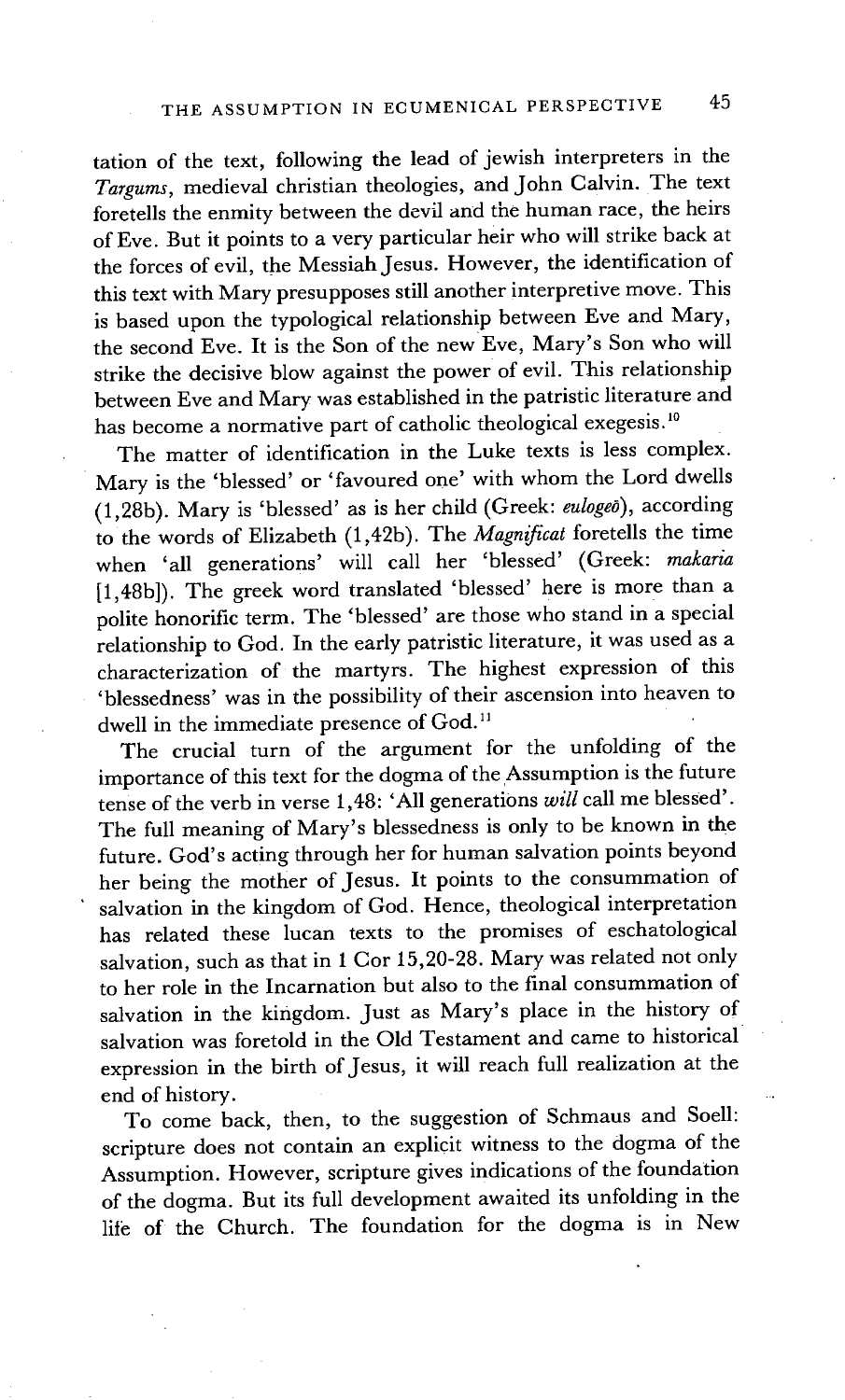Testament eschatology. It lies in the interpretation of Mary in relation to the final salvation of the kingdom as well as to the incarnation itself. Interpreted this way, Mary may be seen as revealing the scope and nature of the salvation that the whole people of God will enter at the end of time. The dogma of the Assumption has its foundations in Mary as the sign of hope.

## *The nature of christian hope*

The key to understanding the line of development that leads to the dogma of the Assumption lies in the complex New Testament teachings on eschatology. Three affirmations about the kingdom of God are made in the New Testament.

First, the kingdom has been established in the life, death, resurrection-ascension of Jesus. In this sense, the kingdom of God is a present reality. To use the language of scholarly debate, the New Testament teaches a 'realized eschatology'. To speak theologically, the New Testament affirms that in Jesus Christ, God has given all the salvation there ever will be, or will ever need to be.

Secondly, the kingdom of God is coming in the future. It is not now fully present in human history. In this sense, the New Testament also teaches a 'futuristic eschatology'. The full actualization of the kingdom awaits the end times that are marked by the resurrection of the bodies and the final judgment.

Finally, because Jesus's life, death, resurrection, ascension have already established the kingdom, it is already possible to share fragmentarily in its reality, even while awaiting its full actualization at the end of history. The faithful now receive through the Holy Spirit the 'first fruits' (Rom 8,23) or the 'guarantee' (2 Cor 1,22; 5,5; Eph 1,14) of the full salvation of the kingdom.

According to the New Testament, the salvation granted in the kingdom is not solely in the future. It is also present here and now. The Spirit gives the *charismata,* the 'spiritual gifts', which are real, although limited, participations in the kingdom of God. These spiritual gifts are accessible now because the kingdom is not being made through human action but exists already in virtue of what God has done in Christ.

According to Wolfhart Pannenberg, the reality of the kingdom of God is 'proleptic'  $-$  past, present, and future.<sup>12</sup> The full salvation of humankind in the kingdom of God has appeared 'proleptically' in Jesus Christ. A *prolepsis* is a rhetorical device. It is an anticipation of an ending or conclusion that is introduced into a story or argument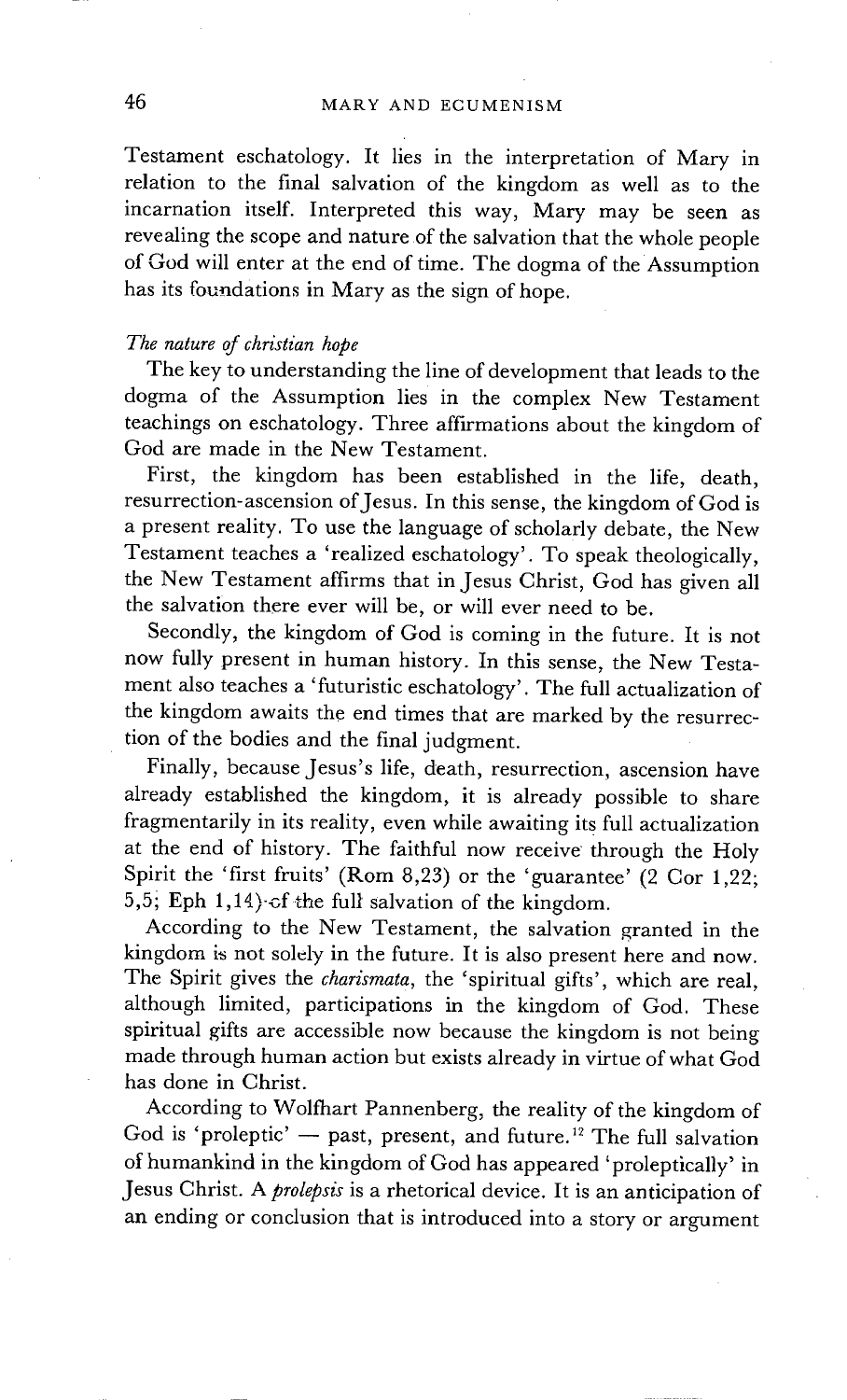before the actual conclusion is reached. It is literally 'an end' before ' the end'.

As Pannenberg introduced this term into his work on the relationship of Jesus to the kingdom of God, he enlarged the meaning of the term to more than a rhetorical device. To say the kingdom of God has appeared proleptically !n Jesus Christ means that in Jesus the nature and the power of the kingdom have been bestowed. Jesus gives more than a picture of the kingdom: he is the empowerment for the life of the kingdom. Jesus Christ is the *end* of history who has appeared in the midst of history, so that men and women may *now* share in the kingdom, although its full reality has not yet appeared. This means that the Church lives between the time of the bestowal of salvation and its completion. Yet, the Church is not without the powers of the kingdom. The Church lives out of the *charismata,* the presently known bits and pieces of kingdom power whereby the people of God are assured of the reality of the kingdom.

In the Gospel of John, the great eschatological events of the resurrection of the body and the final judgment are described as present realities (John 3,19.5,24-30.11,24-25). According to John it is possible by faith to experience both judgment and resurrection in the present. The purely futuristic resurrection of jewish eschatology is set aside in Jesus's response to Martha at the raising of Lazarus. Martha appears as the proponent of a futuristic eschatology. 'I know that he *will rise* again in the resurrection on the last day.' To which Jesus replies, 'I *am* the resurrection and the life' (Jn 11,24). The shift of verb tense here is crucial. Martha spoke of the resurrection in the future, while Jesus spoke in the present. This is not to imply that resurrection and judgment are only present; they are also future. There will be an end-point at which the judgment and redemption given the world by Jesus will reach its completion. But until then, it is still possible to share proleptically in the saving events.

Another important dimension of New Testament eschatology for approaching the dogma of the Assumption is the affirmation that the full salvation given in the kingdom lncludes the body. There are many texts for this. The promise to the faithful is the transformation of their bodies 'to be like his glorious body, by the power which enables him even to subject all things to himself' (Phil 3,21). The salvation in Jesus Christ is not a rescue of only the immortal soul from an earthly body, as in gnosticism. The final salvation includes all levels of human existence because it is grounded in the bodily resurrection of jesus. 13 The eschatological glorification of the body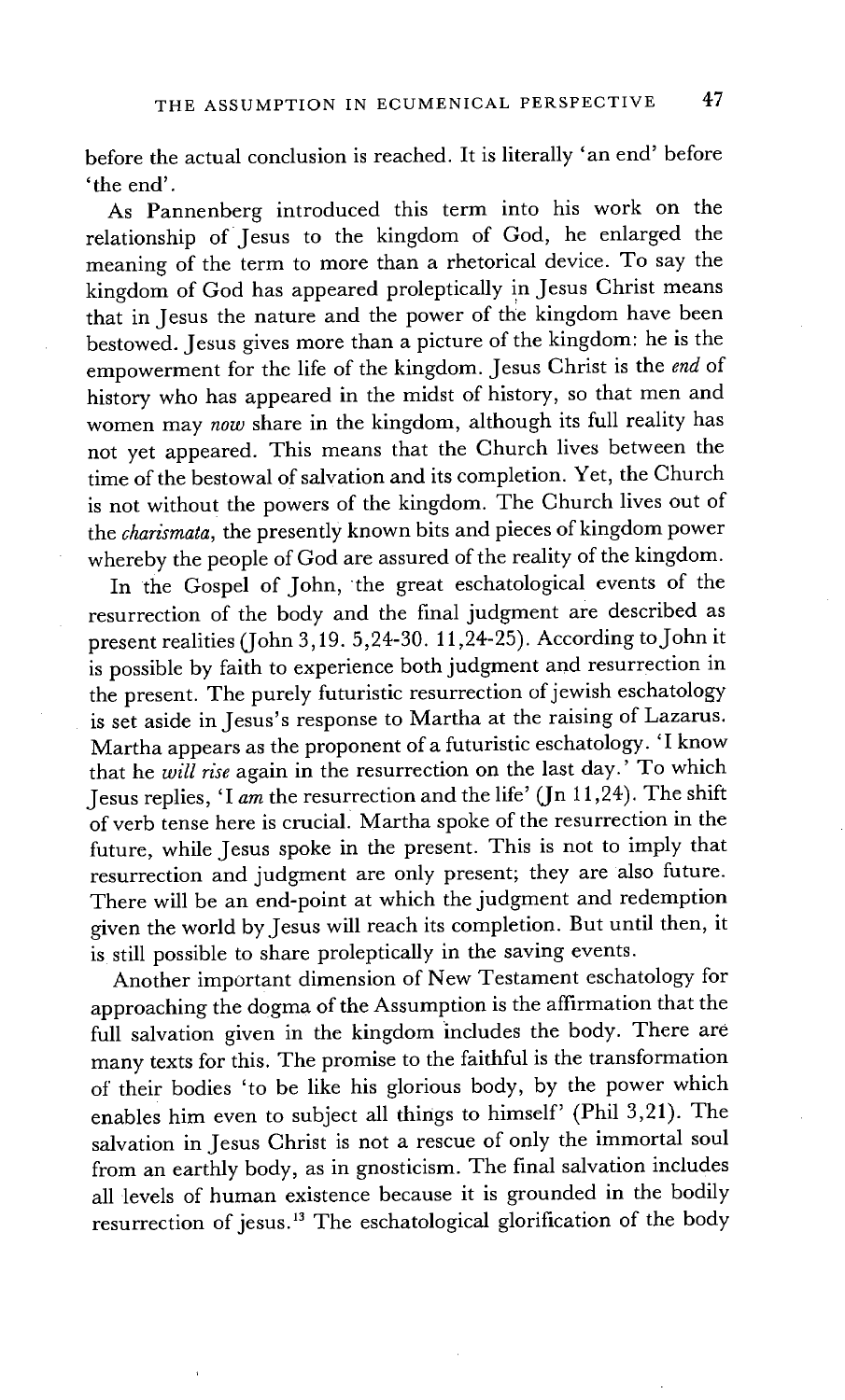completes the rescue of the whole of God's creation. Nothing that was created, and therefore 'good' (Gen 1,3-31), is excluded from redemption. But at the present, the faithful do not see this full 'redemption of our bodies' (Rom 8,23). Central to the christian hope is the promise for the redemption of the body.

### *A line of development*

What emerges from the New Testament is not proof of the dogma but an identification of the basis from which it could be viewed as a legitimate development. This basis has three aspects. First, the kingdom of God has already been established in Jesus Christ. He is the proleptic *eschaton*. Secondly, although the full actuality of redemption is not present in history, there is real participation in the kingdom now. Finally, the full redemption of the kingdom includes the transformation of the body. Within this framework a movement towards belief in the Assumption of the blessed Virgin becomes a possibility.

Mary has her place as the foremost member within the Communion of Saints. She has been redeemed by her son, as have the whole people of God. She is not the source of that redemption but the supreme embodiment of it. She is not redemptrix but receptrix of grace. She has already received the final redemption in the kingdom of God. She has been redeemed body and soul. She has entered already into the full salvation that the pilgrim people of God know only in fragments. Mary has already entered the anticipated salvation of the faithful. The dogma of the Assumption of the blessed Virgin is the confession that she has entered fully into the salvation of the kingdom of God. In her, what the faithful now know as fragmentary 'gifts' or 'foretastes' have come to full expression. All aspects of her humanity have been transformed into the new life of the kingdom. Mary is the expression of the proleptic nature of the kingdom. She is the sign of hope living amidst the people of God to embody the full salvation for which they long.

Now the question emerges as to how this suggested line of development relates to what was actually defined when the dogma was promulgated in the encyclical, *Munificentissimus Deus.* 

#### *Munificentissimus Deus*

The definition of the dogma of the Assumption of the blessed Virgin in the encyclical *Munificentissimus Deus* was more circumspect in its language than was the often florid language of marian piety that so worried ecumenical theologians. The definition is not based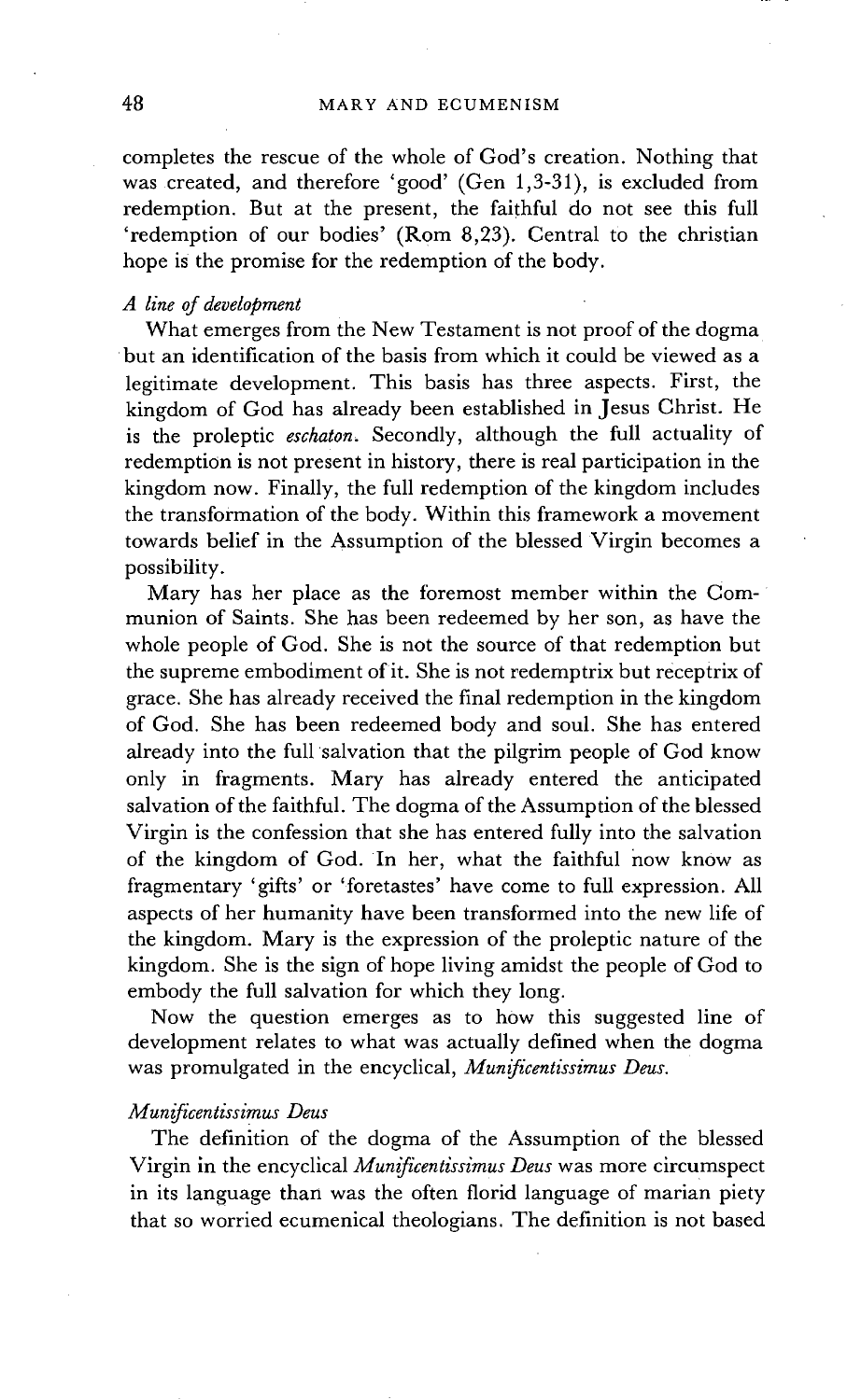on any claims for the historicity of the stories of Mary's Assumption, such as those in *De Transitu Virginis Mariae Liber.* A wide range of theologians have made it clear that legends and artistic representations of the Assumption of the blessed Virgin express the dogma but do not establish it. 14

It is evident from the text of the encyclical that a clear distinction has been made between the Assumption of Mary and the resurrection of Jesus in respect to their historicity. The definition of the dogma does not relate the Assumption to a particular point in history. Nor is there any pronouncement in it on the question of the existence of an early cult at the site of the tomb of the Virgin. The definition of Mary's place in the order of salvation is not vindicated by reference to a particular chain of historical events. The encyclical says simply that 'at the end of her earthly life' *(expleto terrestris vitae cursu)* Mary was 'assumed body and soul into heavenly glory *(fuisse*  corpore et anima ad caelestem gloriam assumptam).<sup>15</sup> By contrast, the resurrection of Jesus is tied to a particular time and place. It was known by eye-witnesses who supported its historicity (1 Cor 15, 3-8). According to Schmaus, 'The Assumption of Mary does not admit of proof through historical facts but exclusively from theological argument'. 16

The Assumption is not a parallel to or a substitute for the resurrection of Jesus. It is, instead, the first and most complete reception of that salvation brought about by the life, death, resurrectionascension of Jesus. The Assumption points to the reality of full salvation, both body and soul, that will be ours eschatologically.

## *The meaning of Assumption*

There remains a crucial matter with which any reinterpretation of the Assumption must deal. The definition of the Assumption does use a spatial metaphor to characterize the change in being through which Mary passes. The definition speaks of Mary as *ad caelestem gloriam assumptam,* and earlier in the text, the more pictorial verb 'taken up' *( corpore et anima ad supernam caeli gloriam eveheretur)* is used to characterize the Assumption. It is clear that the definition does not state a literal upward flight of the body of Mary to heaven. The question remains: What does Assumption mean? The answer tothis question lies in the phenomenological analysis of the spatial metaphors used in religious discourse.

Mircea Eliade made a phenomenological analysis that allows the uncovering of the structures of being implicit in the spatial language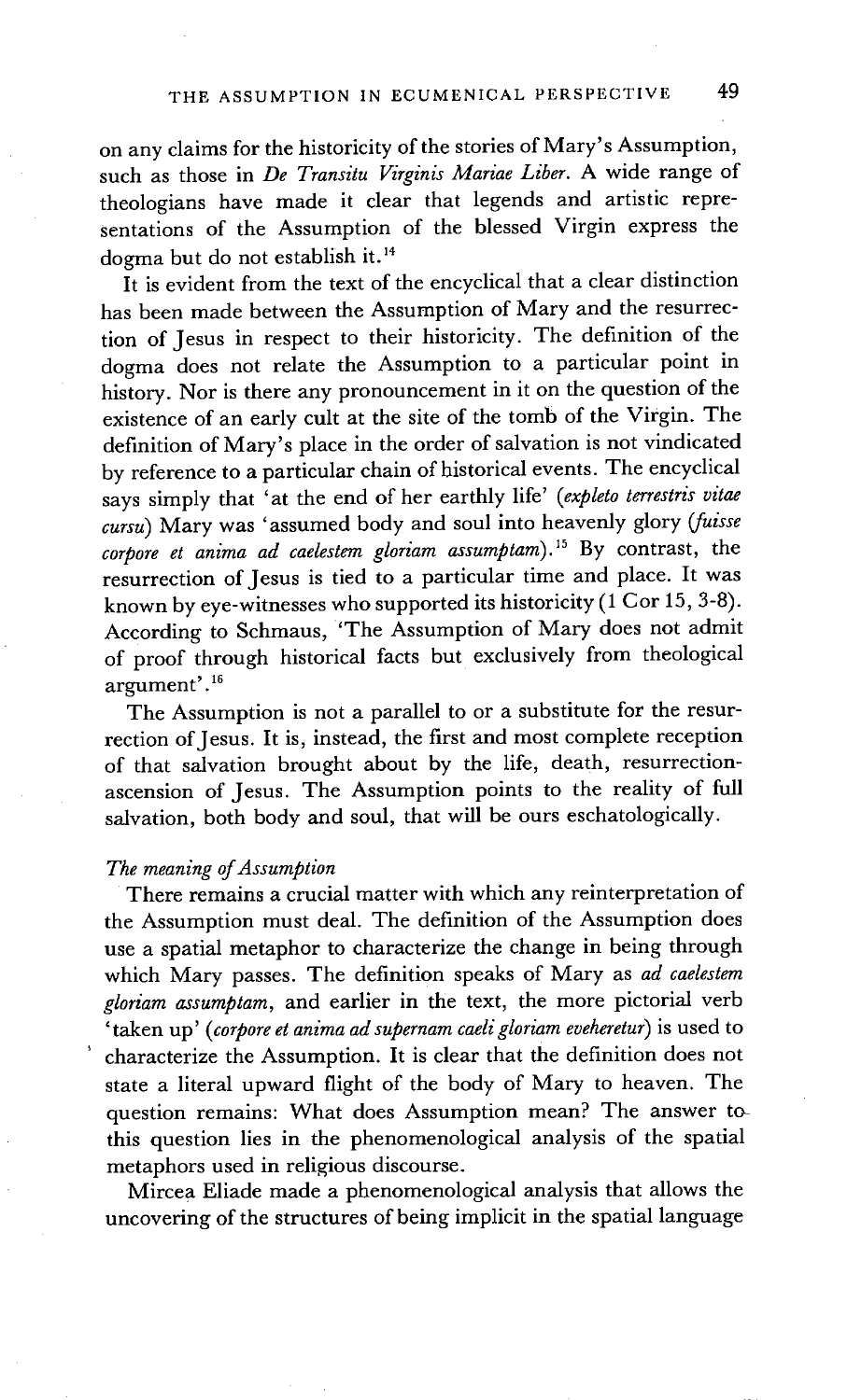of religion. He analyzed such terms as ' ascension to heaven', 'bodily assumption', or being 'taken up into heavenly glory'. Viewed in the context of the history of religions, Eliade argued that the notion of a flight to heaven does not imply divinization. 17 The prophet, sage, or hero is taken into the heavenly realms to be shown its secrets but does not thereby become divine. Such a person is and remains human. Jewish and early christian apocalyptic literature know nothing of apotheosis, although they speak of seers such as Daniel, Enoch, Esdras, and John of Patmos being taken, temporarily at least, into the heavenly court. The person who has been taken into heaven does not cease being human. Instead, his or her humanity takes on a new configuration.

Eliade suggested two words to characterize the new being of one who has been taken up into heaven: freedom and transcendence. The person who is 'assumed' or 'taken up' has and retains a human identity. However, that person has entered an existence that transcends the limitations of humanity as it is now known. The person has transcended that form of human life still bound by sin and death. He or she is able to fulfil the human potential that has been perverted before. This freedom implies no loss of materiality.

The Assumption must in no case be given a gnostic interpretation. Rather, the body of Mary can be said now to exist in freedom from decay. This freedom discloses the full extent of the salvation granted in Christ. Salvation in Christ embraces all levels of existence **--** the biological as well as the spiritual dimension of human life. In the Assumption. Mary does not become less human than we are. She becomes more fully human because she has entered into the fulfilment promised in Christ: 'Beloved, we are God's children now; it does not yet appear what we shall be, but we know that when he appears we shall be like him  $\ldots$  ' (In 3,2).

Mary has been 'assumed' *(assumptam)* into the divine life in her totality *(corpore et anima)*, not by way of negation of her humanity but by its fulfilment. She has retained her humanity and has been loosed from the power of sin and death. Similarly with the use of the verb *eveheretur* (imperfect, passive, subjunctive of *eveho),* the implications ~ are twofold. It is not simply the 'taking up' or 'bearing out' of Mary from this earth. In the classical writers, the verb *eveho* is used also to characterize an elevation to a new rank. The verb was used to indicate the elevation of a person to the rank of consul. The basic metaphor behind the verb is that of enrichment or enhancement, not negation of human existence.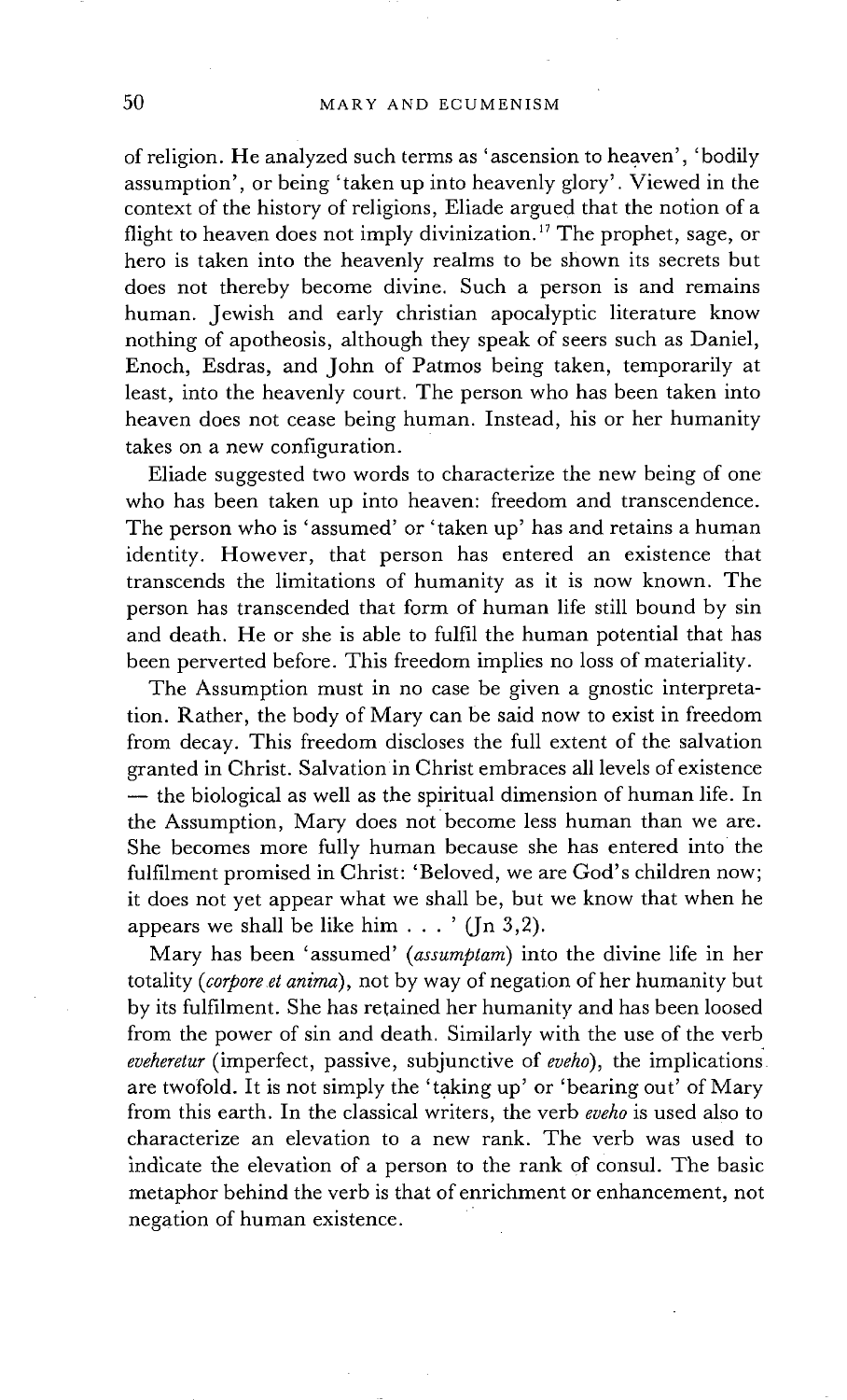## *Causa efficiens -- causa instrumentalis*

The scope of ecumenical reflection is set by the conviction that Mary is not the *causa efficiens* but the *causa instrumentalis* of redemption. She does not create grace on her own but makes participation in the grace of her Son possible. In the modern marian definitions, the danger of making Mary a *causa efficiens* has appeared as the place of Mary, in the history of salvation, was given ever greater preeminence. However, Schmaus was probably right, on a strictly academic theological level, when he said, 'The objection of Protestants to the new dogma rests for the most part on a misunderstanding . . .'.<sup>18</sup> Yet much that was being taught and practised in popular piety reflected a deponent christology that looked to Mary for graces that could not be obtained from her more formidable and judgmental Son.

Hence, it was important for ecumenical understanding, when clarification on this point was given by Vatican II in *Lumen Gentium.*  Here it was said that while 'she is acknowledged and honoured as being truly the Mother of God and Mother of the Redeemer, she Was redeemed in an especially sublime manner by reason of the merits of her Son . . .'. When *Lumen Gentium* spoke of Mary being 'redeemed in an especially sublime manner', the reference was to the dogmas of the Immaculate Conception and the Assumption of the blessed Virgin. Nonetheless, 'she is one with all human beings in the need for salvation'. Mary is not a co-ordinate or supplementary redeemer with her Son. Instead, she takes her place in the communion of Saints, albeit at its head, 'Therefore she is also hailed as a pre-eminent and altogether singular member of the Church, and as the Church's model and excellent exemplar in faith and charity'.<sup>19</sup>

The sole source of grace is God's action in Jesus Christ. Mary is a means, in the power of the Holy Spirit, by which this grace may be more fully appropriated by the faithful. As the Church's model, Mary in her Assumption is celebrated as having entered already into the full redemption of soul and body that the Church as a whole awaits in the *eschaton.* Mary becomes in her Assumption the prolepsis of the absolute salvation established in Christ but not as yet actualized fully.

#### *Mary and the reception of revelation*

The lines of an ecumenical reinterpretation of the dogma of the Assumption of the blessed Virgin may be traced historically. The basis of ecumenical interpretation is in the unique role of Mary in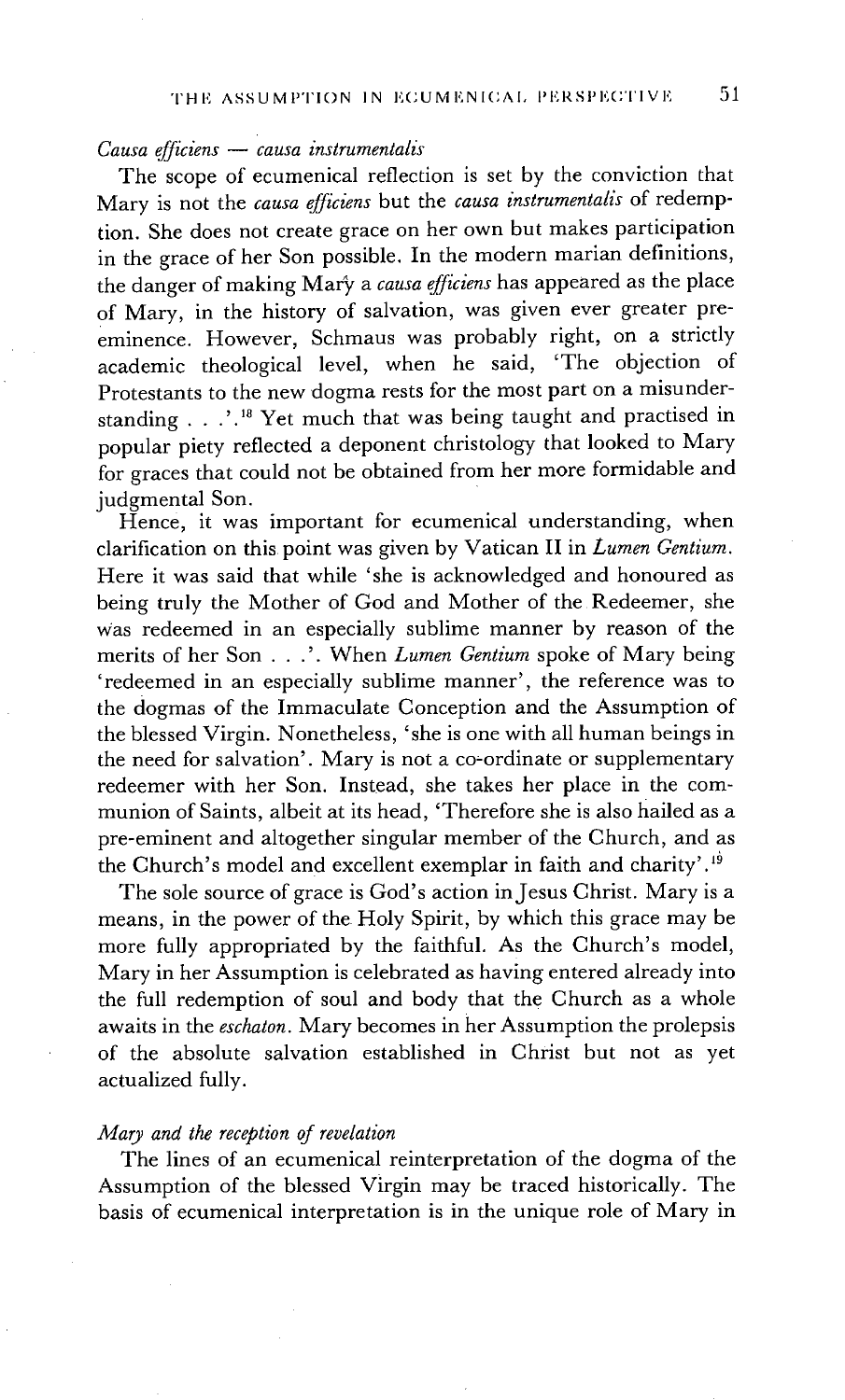the history of salvation. She was the one who was graced by the Spirit and able to say 'yes' to the divine Word. So she bore the Saviour and is confessed as *Theotokos.* But Mary shared in more than the birth of Jesus. Mary is part of the ongoing history of salvation that reaches its fulfilment in the kingdom of God. She is the one who will ultimately be called 'blessed' by 'all generations'.

In the life of the people of God, there was a growing awareness of Mary as the one who had already entered fully into the salvation of body and soul for which all long. Mary became a sign of hope to the community of faith. It is the reality of this hope that is celebrated in the Assumption of the blessed Virgin. The Roman Catholic Church has given dogmatic authority to this vision of Mary in *Munificentissimus Deus.* And at Vatican II, the Assumption and the other marian teachings were given a fresh illumination by *Lumen Gentium* that has enabled these teachings to become part of the emerging dialogue in the Church.

What then can be said of this particular marian teaching and its reinterpretation from the perspective of the reformed tradition? Both negative and positive conclusions are possible. The Churches of the reformed tradition cannot receive the dogma of the Assumption as a belief necessary for salvation. It cannot be made binding on the consciences of the faithful. While the dogma of the Assumption developed out of traditions found in scripture, it lacks the full biblical justification necessary for a binding dogmatic assertion. Saving faith is faith in Jesus Christ. This faith is made in response to the saving act of God in Christ. It must not be obscured by additional beliefs, laws, or practices. But this is not to say that the marian teachings, and more particularly, the Assumption may not have an important and creative function in the life of faith.

The Assumption of Mary is a way by which the Church receives the revelation of eschatological salvation in the kingdom of God. She brings to explicit personal expression what has been implicitly received in the act of faith. She becomes the exemplar of full salvation that keeps this hope alive in the midst of a world that rejects all hope of final deliverance.

When the Church looks to Mary, it is being guided and inspired in actualizing all that faith in her Son implies. Mary is not a special source of revelation. She is the concrete expression of the revelation that has been received by the people of God through the power of the Holy Spirit. Mary has received in its fulness the salvation that we have received only in bits and pieces.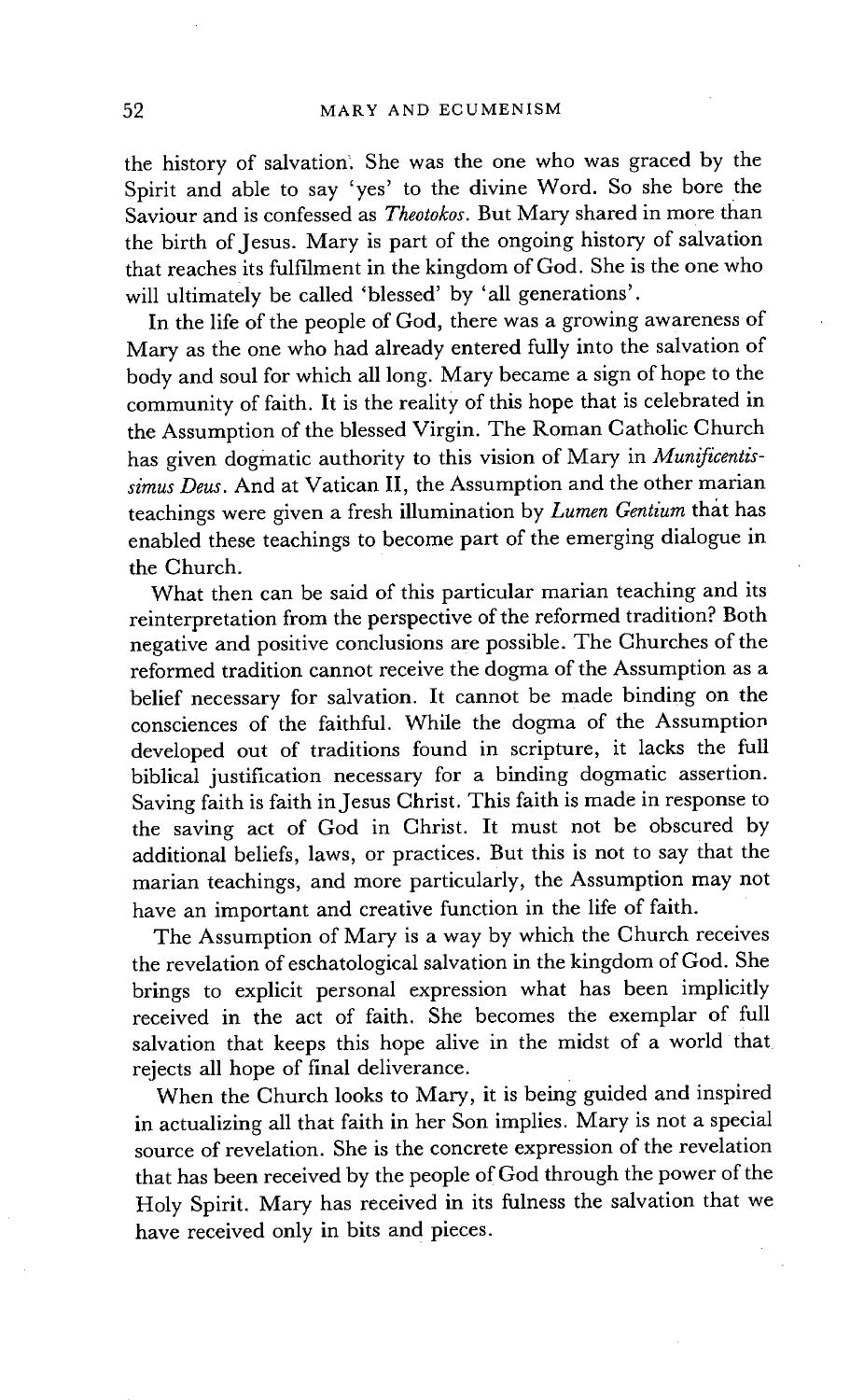The reception of revelation is not a passive process in which a specific content is poured into empty human receptacles. The reception of revelation is active appropriation involving all dimensions of human life in their varied historical forms. The Assumption of Mary is part of the unfolding of the one redemption in Christ as it has been received throughout history by men and women. This reception involves the fulness of human existence. This reception of revelation illumines not only the relations of a son to his father but of a son to his mother. The marian teachings represent the broadening reception of revelation into the realm of the feminine, the family, of the whole creation and its hopes.

The reception of revelation throughout history has increasingly taken on more fully what it means to be human. Mary, the receptrix of grace, stands before the Church as the sign of hope. She is the prolepsis of the ultimate salvation in the kingdom of God by which the faithful may now live. She expresses fully the salvation which is granted to us only fragmentarily as we wait 'with the whole creation groaning in travail' for that final adoption as sons and daughters, 'the redemption of our bodies' (Rom 8,23). We look to her as the one who already has been 'assumed body and soul into heavenly glory'.

To the measure that such a marian piety helps the people of God to realize more fully the redemption in Christ, this piety is to be received with joy. As we wait with her who has already passed into the life of the kingdom, we can hear her voice raised with ours saying, 'Even so, come, Lord Jesus'.

#### NOTES

<sup>1</sup> Olson, John Frederick: 'A Protestant Views the Assumption', in *The Christian Century*, 67 (October, 1950), pp 1161-62. Barrois, G. A.: 'Rise of Marian Theology', in *Theology Today* 12 (.January 1956), pp 463-76 and 'If the Pope Defines the Assumption' in *The Christian Century,*  66 (August, 1949) pp 912-14. Niebuhr, Reinhold: 'Pagan Goddess?', in *Time* 55 (June, 1950), p 61 and 'Pope's Domesticated God', in *The Christian Century,* 67 (January, 1950), pp 74-75. Ebeling, Gerhard: 'Zur Frage Nach dem Sinn des marieologischen Dogmas', in *Zeitschrift fir Theologic und Kirche,* 47 (1950), pp 387-91. Heiler, Friedrich: *Das neue Mariendogma ira Lichte der Geshichte und im Urteil der Oekumene* (Munich, 1951). Barth, Karl: *Ad Limina Aposto/orum,* trans Keith R. Crim (Richmond, 1968) pp 57-62.

2 Heiler: *Das neue Mariendogma.* Rahner, Karl: 'Zum Sinn des Assumpta-Dogmas', in *Schriften zur Theologic* (Einsiedeln, 1967), pp 239-52. Loewenich, Walton yon: *Modern Catholicism,* trs Reginald H. Fuller (London, 1959), pp 202-19.

3 von Loewenichi *op. tit.,* pp 190-94.